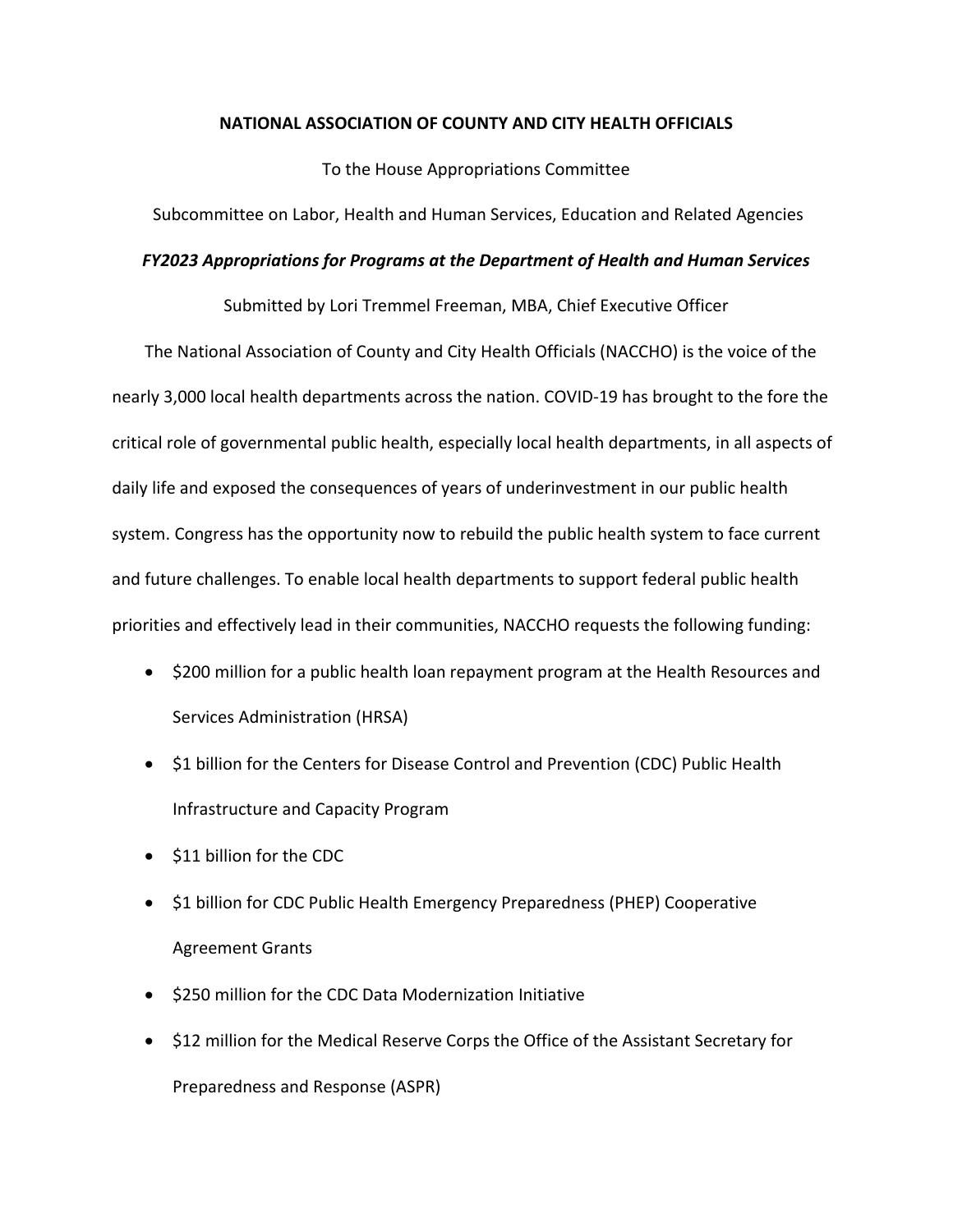Across many of these programs, NACCHO also requests report language to ensure federal funding reaches local communities in an efficient and equitable manner.

### **Public Health Loan Repayment**

The public health workforce is the backbone of our nation's governmental public health system but was understaffed and overworked even before the pandemic: local health departments had lost over 20% of workforce capac[i](#page-4-0)ty since 2008<sup>i</sup>, and over a third of the local public health workers were projected to leave the field in the next five years<sup>[ii](#page-4-1)</sup>. During the pandemic response, at least 500 local and state health officials have reportedly left their positions due to politicization, harassment, termination, and burnoutii. Combined, these forces create an urgency to addressing our public health workforce crisis.

Members of Congress have recognized this need: Reps. Crow and Burgess introduced legislation, the *Public Workforce Loan Repayment Act* (H.R. 3297) to reauthorize a public health workforce loan repayment program and give local, state, and Tribal health departments a vital tool to recruit and retain top talent, and the Energy and Commerce Health Subcommittee approved it in November by voice vote. In conjunction with this legislation, NACCHO urges Congress to provide **\$200 million for a public health loan repayment program** at HRSA so that health departments can immediately bolster workforce.

# **Public Health Infrastructure and Capacity**

Local health departments operate on limited and unpredictable budgets that do not allow for long-term investments in needed infrastructure and cross-cutting needs. Federal public health funding has traditionally followed a boom-and-bust cycle in response to crises, and funds are often limiting (for example tied to a specific disease state or programmatic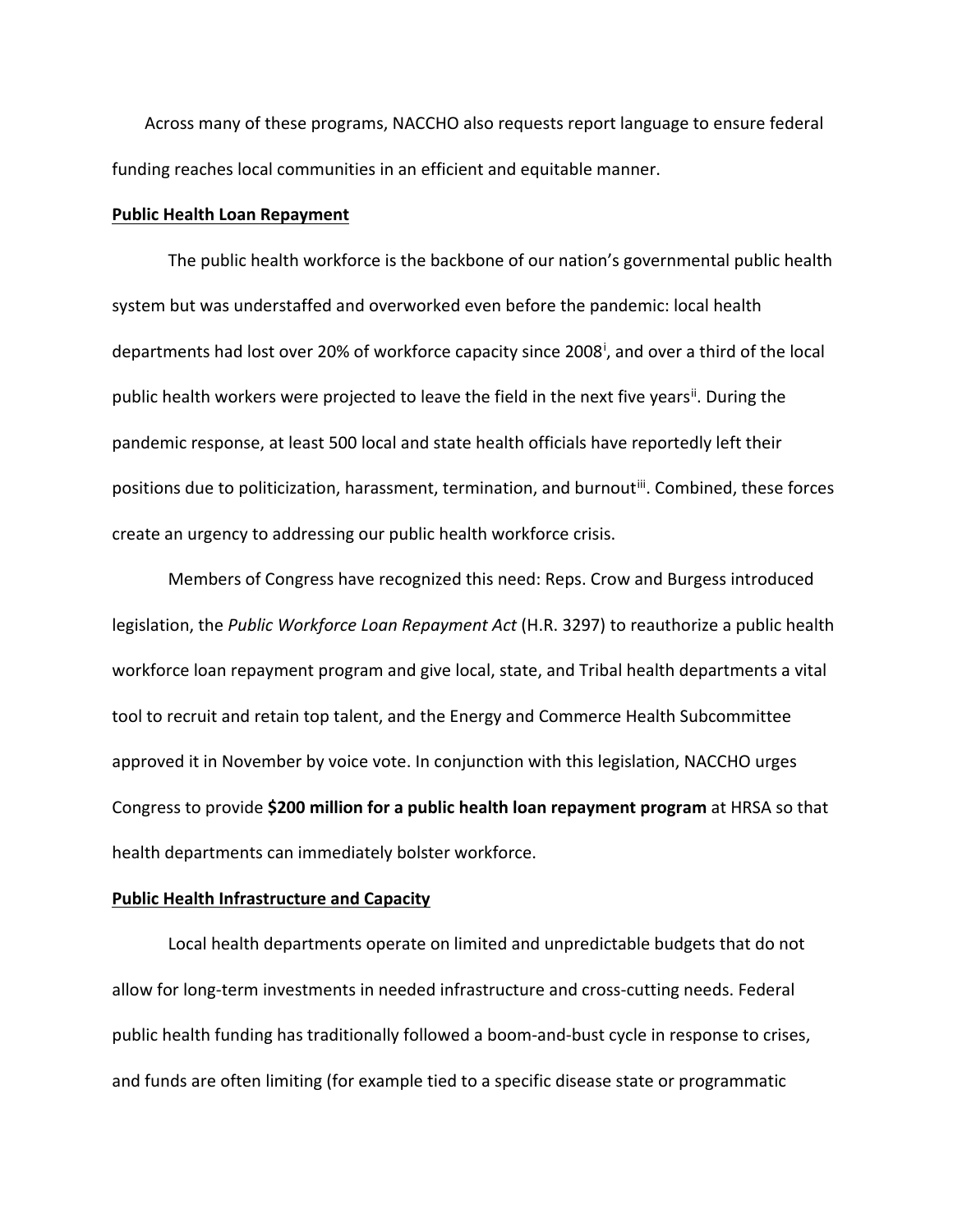function) making it difficult to invest in or sustain critical health department functions. Local health departments need sustainable, disease-agnostic, predictable funding to support local public health infrastructure and focus on certain skillsets that are critically necessary – like communication, outreach, data analysis, and digitalization – but that are largely lacking due to current funding constraints, hindering efforts to support federal public health objectives.

NACCHO is grateful that Congress established a new Public Health Infrastructure and Capacity line within the CDC in FY2022, and requests **\$1 billion** for this crucial program in FY2023. Importantly, funding to support cross-cutting core public health functions should supplement, not supplant the disease-specific funding that currently supports many critical health department activities. Indeed, new capabilities supported by disease-agnostic funding will ultimately enhance the functionality of existing programs.

### **CDC**

The CDC has unmatched expertise and experience in tackling a broad array of public health issues including COVID-19 and other pre-existing challenges that have been exacerbated by the pandemic like mental health, substance use, sexually transmitted infections, and chronic disease. Due to years of underfunding, many CDC programs have not received the resources that are needed to address the health challenges we face as a nation, resulting in many of CDC's most effective prevention programs not reaching all communities. NACCHO requests **\$11 billion for CDC** in FY2023.

#### **Public Health Emergency Preparedness (PHEP) Cooperative Agreement**

The PHEP Cooperative Agreement provides funding to strengthen public health departments' capacity and capability to effectively plan for, respond to, and recover from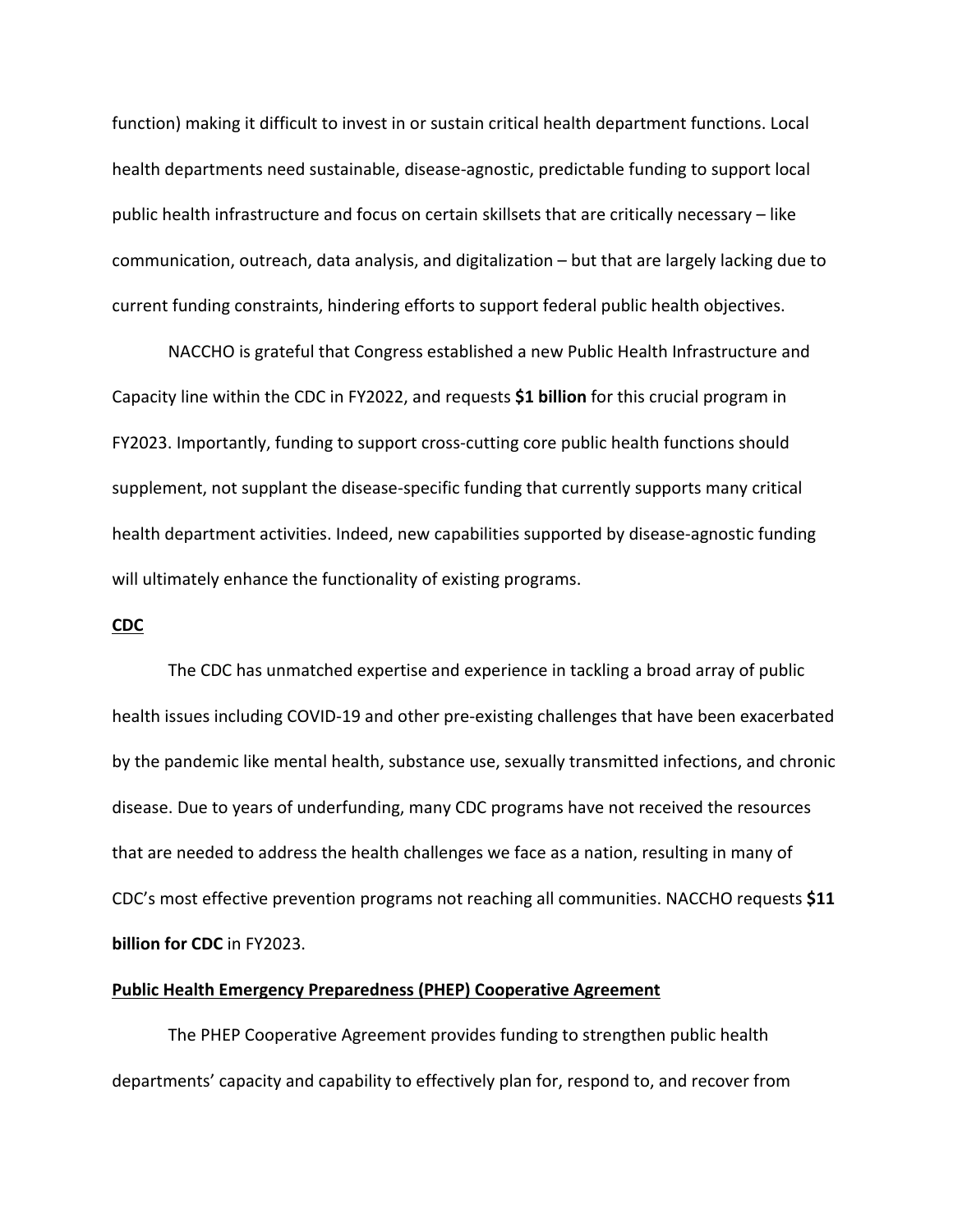public health emergencies. NACCHO urges **\$1 billion for PHEP in FY2023**, the level at which the program was originally funded when it was created after the 9/11 terrorist attacks. Public health emergencies have increased in number and scope since the establishment of the PHEP program, but PHEP funding has not kept pace. Restoring funding to \$1 billion is necessary to allow the program to comprehensively support local communities and states in preparing for responses to terrorist threats, infectious disease outbreaks, natural disasters, and biological, chemical, nuclear, and radiological emergencies, and other threats.

#### **Data Modernization Initiative**

The local health department COVID-19 response was hampered by a historical lack of resources, outdated systems, and an overall underfunding of public health infrastructure. Public health needs a robust, modern, and secure public health information ecosystem capable of sustainment and surge that delivers real-time, accurate, and useful data to public health and policymakers at the local, state, and federal levels. Across the country, local and state public health departments operate a mismatched network of siloed public health information systems, most of which do not talk to each other nor to the health care delivery sector, and all of which are in urgent need of upgrade to prepare for and respond to public health challenges. To meet these challenges, NACCHO requests **\$250 million for the CDC's Data Modernization Initiative** and asks Congress to **urge CDC to consider local health department access and needs** at all stages of data development.

#### **Medical Reserve Corps (MRC)**

MRC is a national network of local-organized volunteers who can be deployed to address public health emergencies in their communities. Two-thirds of the nation's 800 MRC